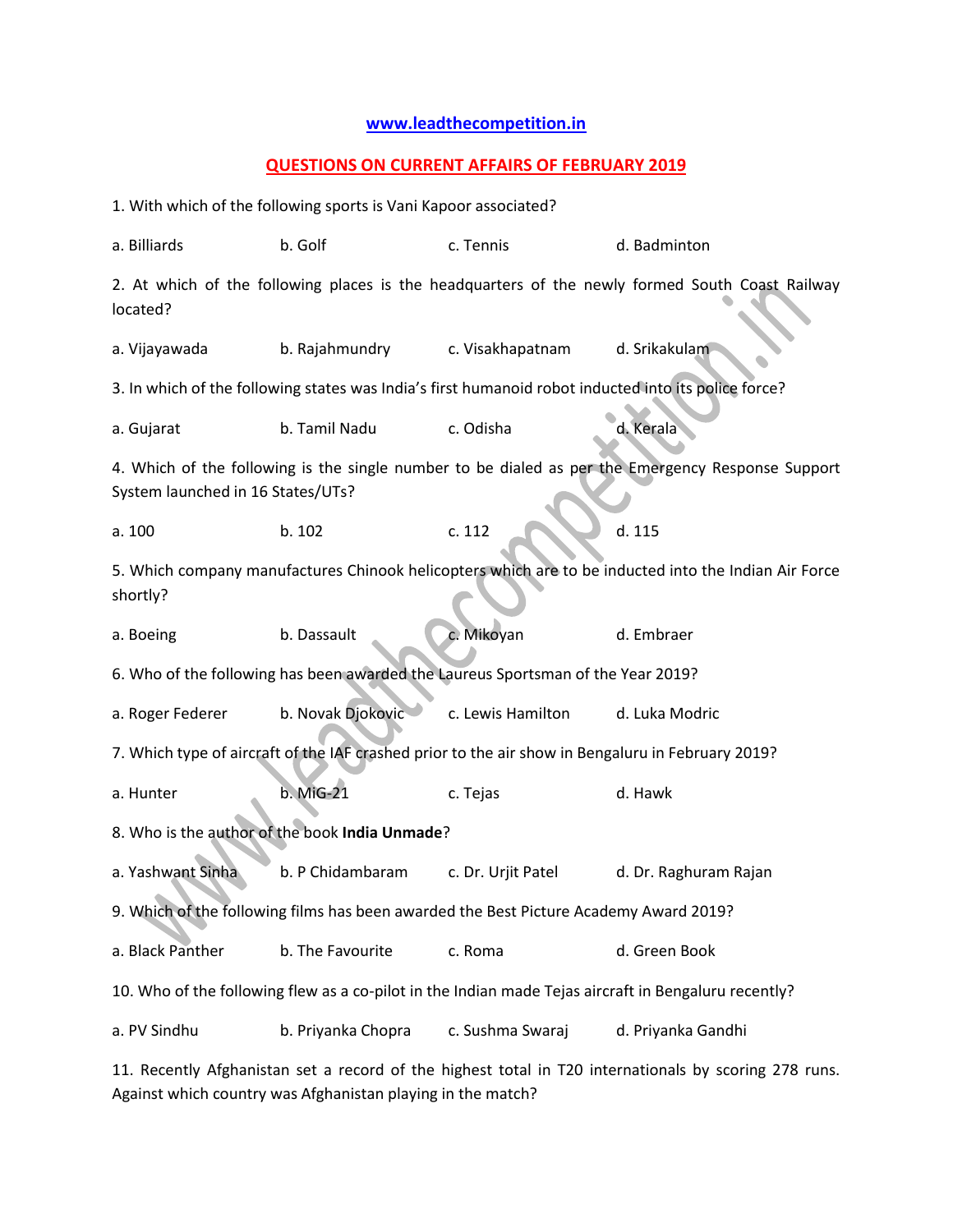| a. Zimbabwe                                                                                                                                                | b. Canada                                                       | c. Ireland         | d. Netherlands                                                                                    |  |  |  |  |
|------------------------------------------------------------------------------------------------------------------------------------------------------------|-----------------------------------------------------------------|--------------------|---------------------------------------------------------------------------------------------------|--|--|--|--|
| 12. In which city were the first ever Drone Olympics conducted in February 2019?                                                                           |                                                                 |                    |                                                                                                   |  |  |  |  |
| a. Hyderabad                                                                                                                                               | b. Bengaluru                                                    | c. Ahmedabad       | d. Jaipur                                                                                         |  |  |  |  |
| 13. Tourism Minister of which of the following countries was recently killed in an air crash recently?                                                     |                                                                 |                    |                                                                                                   |  |  |  |  |
| a. Bangladesh                                                                                                                                              | b. Pakistan                                                     | c. Nepal           | d. Sri Lanka                                                                                      |  |  |  |  |
| 14. Which of the following states has approved Sanskrit as its second official language after Hindi?                                                       |                                                                 |                    |                                                                                                   |  |  |  |  |
| a. Himachal Pradesh                                                                                                                                        | b. Uttar Pradesh                                                | c. Jharkhand       | d. Madhya Pradesh                                                                                 |  |  |  |  |
| 15. Indian Railways recently launched the first electric locomotive converted from diesel engine. At<br>which of the following places was it manufactured? |                                                                 |                    |                                                                                                   |  |  |  |  |
| a. Kapurthala                                                                                                                                              | b. Rae Bareli                                                   | c. Chittaranjan    | d. Varanasi                                                                                       |  |  |  |  |
|                                                                                                                                                            |                                                                 |                    | 16. Bramble Cay Melomys became the first mammal to become extinct due to climate change. In which |  |  |  |  |
|                                                                                                                                                            | country was the animal primarily found prior to its extinction? |                    |                                                                                                   |  |  |  |  |
| a. Brazil                                                                                                                                                  | b. India                                                        | c. Australia       | d. Madagascar                                                                                     |  |  |  |  |
| 17. Which team won the Irani Trophy 2018-19 season?                                                                                                        |                                                                 |                    |                                                                                                   |  |  |  |  |
| a. Vidarbha                                                                                                                                                | b. Saurashtra                                                   | c. Maharashtra     | d. Karnataka                                                                                      |  |  |  |  |
| 18. What is the MSP (Minimum Support Price) of sugar fixed for 2019-20?                                                                                    |                                                                 |                    |                                                                                                   |  |  |  |  |
| a. Rs. 29                                                                                                                                                  | b. Rs. 30                                                       | c. Rs. 31          | d. Rs. 32                                                                                         |  |  |  |  |
| 19. How much was the first installment of PM-KISAN paid to the farmers recently?                                                                           |                                                                 |                    |                                                                                                   |  |  |  |  |
| a. Rs. 1000                                                                                                                                                | b. Rs. 2000                                                     | c. Rs. 3000        | d. Rs. 5000                                                                                       |  |  |  |  |
| 20. Which animal has been chosen to be the mascot of National Games 2022 scheduled in Meghalaya?                                                           |                                                                 |                    |                                                                                                   |  |  |  |  |
| a. Clouded Leopard                                                                                                                                         | b. Flying Squirrel                                              | c. Indian Pangolin | d. Golden Langur                                                                                  |  |  |  |  |
| 21. Which of the following emirates declared Hindi to be its third official language in its courts?                                                        |                                                                 |                    |                                                                                                   |  |  |  |  |
| a. Dubai                                                                                                                                                   | b. Abu Dhabi                                                    | c. Sharjah         | d. Ajman                                                                                          |  |  |  |  |
|                                                                                                                                                            |                                                                 |                    | 22. At which of the following places was the Swachh Shakti Convetion 2019 held in February 2019?  |  |  |  |  |
| a. Panipat                                                                                                                                                 | b. Gorakhpur                                                    | c. Kurukshetra     | d. Varanasi                                                                                       |  |  |  |  |
| 23. With which of the following sports is Ramit Tandon associated?                                                                                         |                                                                 |                    |                                                                                                   |  |  |  |  |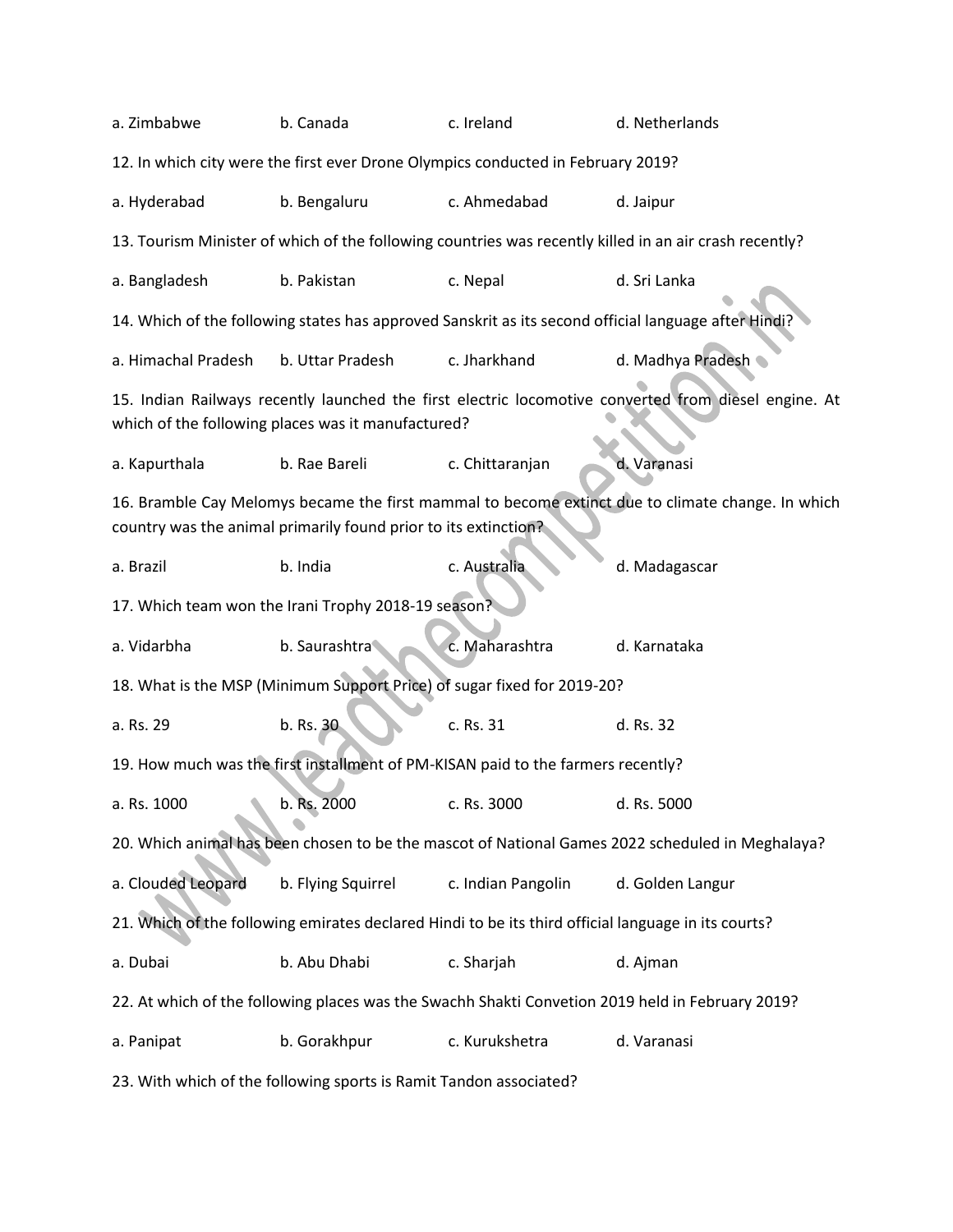| a. Tennis                                                                                                                                                                   | b. Badminton                           | c. Cricket         | d. Squash             |  |  |  |  |
|-----------------------------------------------------------------------------------------------------------------------------------------------------------------------------|----------------------------------------|--------------------|-----------------------|--|--|--|--|
| 24. At which of the following places was the National Cancer Institute dedicated to the nation by the<br>Prime Minister of India?                                           |                                        |                    |                       |  |  |  |  |
| a. Rewari                                                                                                                                                                   | b. Jhajjar                             | c. Mahendragarh    | d. Ballabhgarh        |  |  |  |  |
| 25. Which Indian player has become the highest run scorer in T20 internationals?                                                                                            |                                        |                    |                       |  |  |  |  |
| a. Virat Kohli                                                                                                                                                              | b. Shikhar Dhawan                      | c. Rohit Sharma    | d. MS Dhoni           |  |  |  |  |
| 26. In which State was the foundation stone laid for the Sela Tunnel project recently?                                                                                      |                                        |                    |                       |  |  |  |  |
| a. Arunachal Pradesh                                                                                                                                                        | b. Himachal Pradesh                    | c. Uttarakhand     | d. Jammu & Kashmir    |  |  |  |  |
| 27. Which European country joined the North Atlantic Treaty Organisation as its 30 <sup>th</sup> member?                                                                    |                                        |                    |                       |  |  |  |  |
| a. Moldova                                                                                                                                                                  | b. Slovenia                            | c. Estonia         | d. Macedonia          |  |  |  |  |
| 28. David Malpass has been nominated by the US President to be the next chief of -                                                                                          |                                        |                    |                       |  |  |  |  |
| a. World Bank                                                                                                                                                               | b. W.E.F.                              | c. UNICEF          | d. I.M.F.             |  |  |  |  |
| 29. Which Indian state has declared Indus Water Dolphin to be its State Aquatic Animal?                                                                                     |                                        |                    |                       |  |  |  |  |
| a. Uttarakhand                                                                                                                                                              | b. Jammu & Kashmir c. Himachal Pradesh |                    | d. Punjab             |  |  |  |  |
| 30. President of which of the following countries was chosen to be the Chairperson of the African Union<br>for a period of one year?                                        |                                        |                    |                       |  |  |  |  |
| a. Rwanda                                                                                                                                                                   | b. Egypt                               | c. Uganda          | d. Liberia            |  |  |  |  |
| 31. What is monthly pension proposed to unorganized sector workers under the Pradhan Mantra Shram<br>Yogi Maandhan scheme announced in the interim budget in February 2019? |                                        |                    |                       |  |  |  |  |
| a. Rs. 2000/-                                                                                                                                                               | b. Rs. 3000/-                          | c. Rs. 4000/-      | d. Rs. 5000/-         |  |  |  |  |
| 32. Who of the following has won the Best Actor Academy Award as well as the Best Actor BAFTA<br>Award?                                                                     |                                        |                    |                       |  |  |  |  |
| a. Rami Malek                                                                                                                                                               | b. Christian Bale                      | c. Bradley Cooper  | d. Willem Defoe       |  |  |  |  |
| 33. Who is the author of the book The Third Pillar?                                                                                                                         |                                        |                    |                       |  |  |  |  |
| a. K Subramaniam                                                                                                                                                            | b. Arvind Panagariya                   | c. Dr. Urjit Patel | d. Dr. Raghuram Rajan |  |  |  |  |
| 34. Which team won the Pro-Wrestling League Season 4 title in February 2019?                                                                                                |                                        |                    |                       |  |  |  |  |
| a. Haryana Hammers                                                                                                                                                          | b. Delhi Sultans                       | c. Punjab Royals   | d. Veer Marathas      |  |  |  |  |